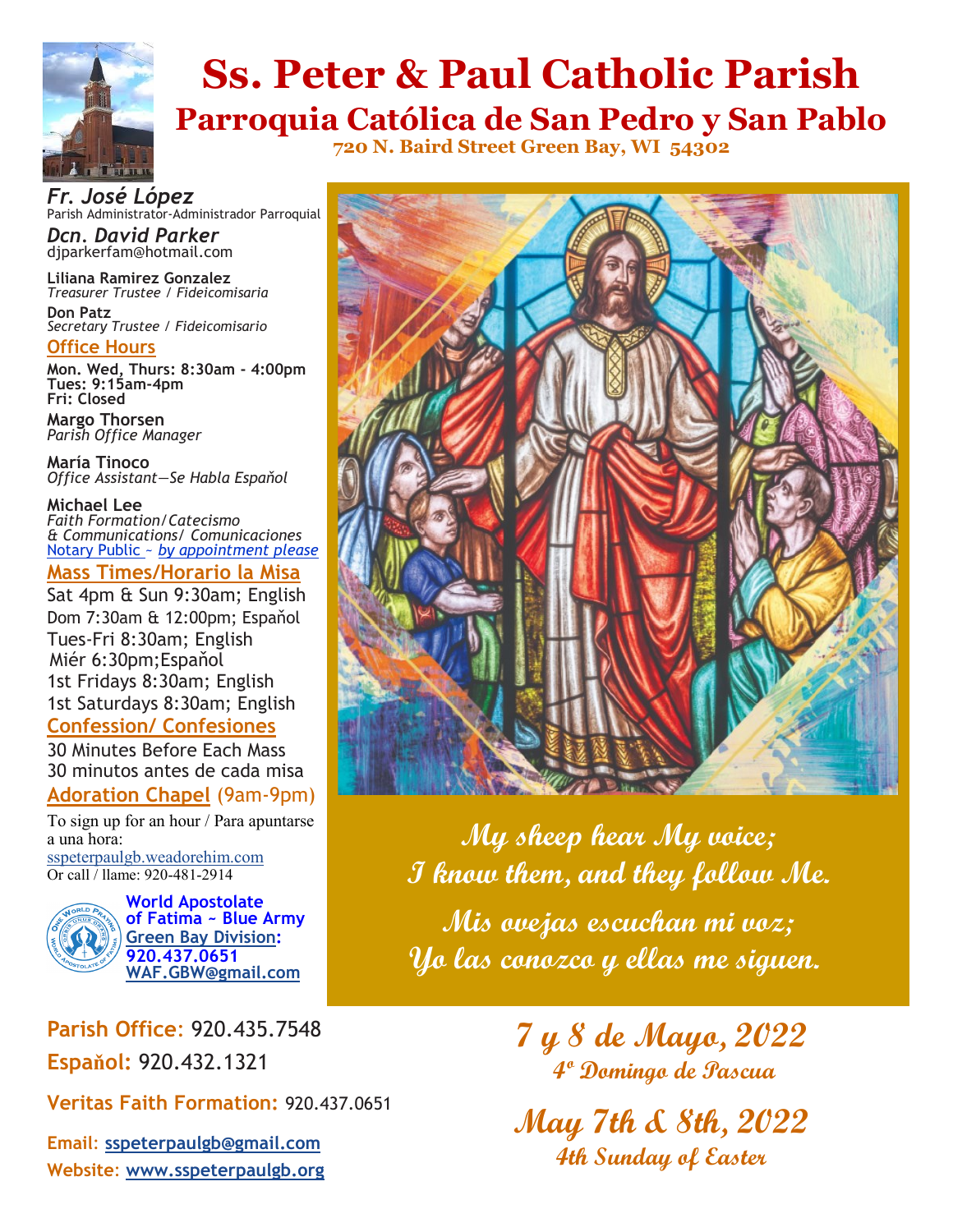## **Schedules, News, & Updates**

## **2022 Bishop's Appeal Update for May 3rd**

Our Parish Goal for This Year is \$24,885.

As of May 3rd, we had generated \$21,304.37 from 125 gifts. To learn about the Bishop's Appeal, or to make a gift, phone the Bishop's Appeal office at (920) 272-8123.



### **Two Wings Gala— Fri, June 3rd**

Plan now to attend this exciting event on Friday, June 3rd at The Marq Supper Club; The Two Wings Gala, supporting St. John Paul II Classical School & Chesterton Academy.

The evening will include dinner, auction, fun, and Keynote Speaker: Immaculee Ilibagiza!

For more information and to register, visit [https://sjpclassicalschoolgreenbay.org/the](https://sjpclassicalschoolgreenbay.org/the-two-wings-gala-register-now/)-two-wings-gala -[register](https://sjpclassicalschoolgreenbay.org/the-two-wings-gala-register-now/)-now/



### **Our Lady's Knights of the Altar Los Caballeros del Altar**

**Saturday, May 14th, 9am-10am in Church** *Optional Social Time in Parish Hall 10am-10:30am*

This meeting and training session is for all current Altar Servers — and all those boys who have made their First Holy Communion. A parent or other adult family member is expected to attend for each server (or for each set of brothers from one family).

For those who have been Invested in the Knights of The Altar, these meetings are a requirement and expectation of their role and office as Knights.

#### **Sábado, 14 de mayo, 9am-10am en el templo**

*Tiempo Social en el Salón Parroquial; 10am-10:30am*

Esta reunión y sesión de capacitación es para todos los monaguillos actuales, y todos los muchachos que han hecho sus Primeras Comuniones. Estas reuniones son requeridas y esperadas para todos los miembros de los Caballeros del Altar.

Un padre también debe asistir con su hijo.

## **Fourth Week of Easter**

*We Pray the Holy Rosary 30 Minutes Before each Mass* **Sun, May 8th—4th Sunday of Easter & Mother's Day**

 *4pm Vigil Mass— †Gerald Rogers & †Larry Rohr*  7:30 AM—Vivos y Difuntos de la parroquia 9:30 AM— †Marie Young 12:00 PM—Vivos y Difuntos de la parroquia **Mon, May 9th—Easter Weekday** *No Morning Mass Today* **Tues, May 10th— Easter Weekday**  8:30 AM— †Chester Ball, and Living & Deceased of the Ball and Beitel Families **Wed, May 11th—Easter Weekday** 8:30 AM—†Barbara Biolo, and the Living & Deceased of the Biolo & Possi Families 6:30pm— Misa en Espaňol **Thur, May 12th—Easter Weekday**  8:30 AM—Living & Deceased of the †Tom Simonet Family **Fri, May 13th—Our Lady of Fatima (105th Anniversary)**

8:30 AM— †George Ratajczak

**Sat, May 14th—St. Matthias, Apostle** *No Morning Mass*

*4pm Vigil Mass — †Don & †Shirley Hermans*

**Sun, May 15th—5th Sunday of Easter**

7:30 AM—Vivos y Difuntos de la parroquia

9:30 AM— Anniversary Blessings for Michael & Sandra Prokash

12:00 PM— Vivos y Difuntos de la parroquia

*Miss Ashley's Music Corner*

**4th Sunday of Easter—May 8th—Mother's Day Mass Setting:** #100 Missa Jubilate Deo **Processional:** #585 Jesus Christ is Risen today

**Responsorial:** *We are His people,* 

 *the sheep of His flock*

**Gospel Acclamation** *Alleluia*  **Offertory:** #460 Bring Flowers of the Rarest **Communion: #**587 Jesus, My Lord, My God, My All **Recessional:** #573 Immaculate Mary

## **The Sacrament of Holy Matrimony**

Please join us in congratulating and praying God's blessings upon these two couples who were recently married here in our parish:

Leonel Martinez Garcia & Josefina Ponce Martinez

Nicholas Lynn Hanson & Michelle Lynn Bishop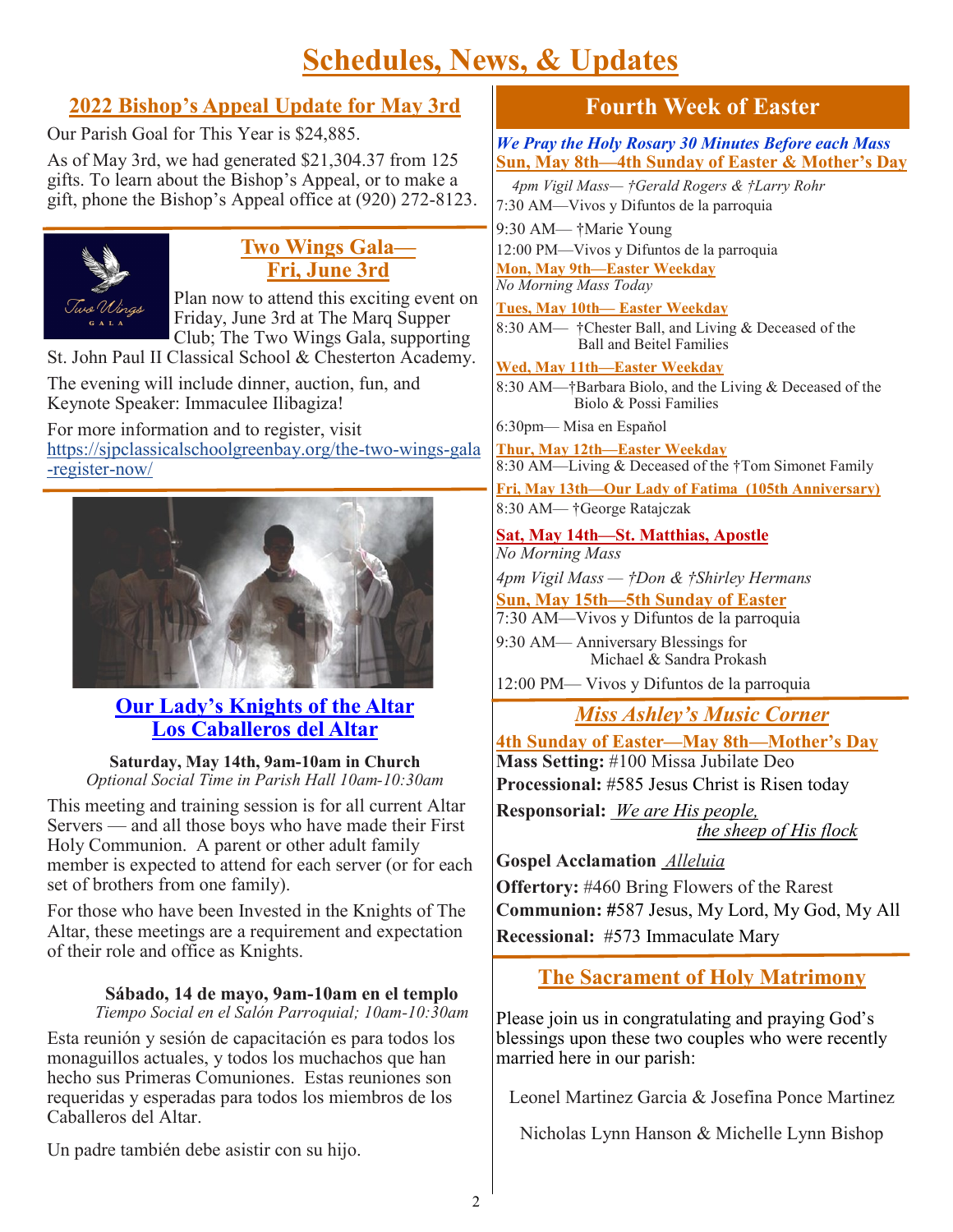## **More News & Updates**

## **Please join us 30 minutes before each Mass to pray the Rosary**

j Confession is Available 30 Minutes before Each Mass *(Unless Otherwise Noted on Page 2)*

#### **Lay Ministry Assignments**

**May 7th & May 8th May 14th & 15th Lectors:**<br>Sat. 4:00pm: J. Ball Sat. 4:00pm

**Altar Servers: Altar Servers:**

9:30am: Seamus D. (MC), 9:30am: David S. (MC), David S. (Th), Aidan P., Grant S. (Th),

Sat. 4:00pm: S. Van Ooven Sun. 9:30am: M. Scheld Sun. 9:30am: C. Gustafson

**Communion Minister:**<br> **Communion Minister:**<br> **Communion Minister:**<br> **Communion Minister:**<br> **Communion Minister:**  $Sat. 4:00 \text{pm: } S.$  Gorches, & 1 Volunteer L. Stone

Sun. 9:30am: S. & C. Parent 9:30am: P. & C. Gapinski

4:00pm: Grant S. 4:00pm:Seth Z (MC), Liam Z. (Th),

#### **St. Vincent de Paul Society**

Today we celebrate Good Shepherd Sunday. We see Jesus portrayed as a Shepherd—with all the rest of us portrayed as sheep. The Shepherd protects us, the Shepherd searches for us when we are lost, the Shepherd speaks to us in a voice we can hear, and He knows our name.

May the Lord give us the grace to listen to the Good Shepherd as we seek to know the Will of God.

For those who are lonely and overwhelmed, may we bring them the Good Shepherd's friendship.

For those who are poor and destitute, may we bring them the Good Shepherd's protection.

For those who are sick and dying, may we bring them the Good Shepherd's healing love. Amen.

Thank You & God Bless You, Paul Novotny

**Faith Formation/Religious Education News**

**Stay Tuned for Registration Information for Religious Education 2022-23**



## **† Requiescat in Pace †**

In Your Charity, Please Pray for the Repose of the Souls of these Parishioners who were recently buried from our Parish—and for Blessings for Their Families:

> Robert Estel Valeria Boulanger Beatrice Moens Julie Bors Daniel "Don" Walczyk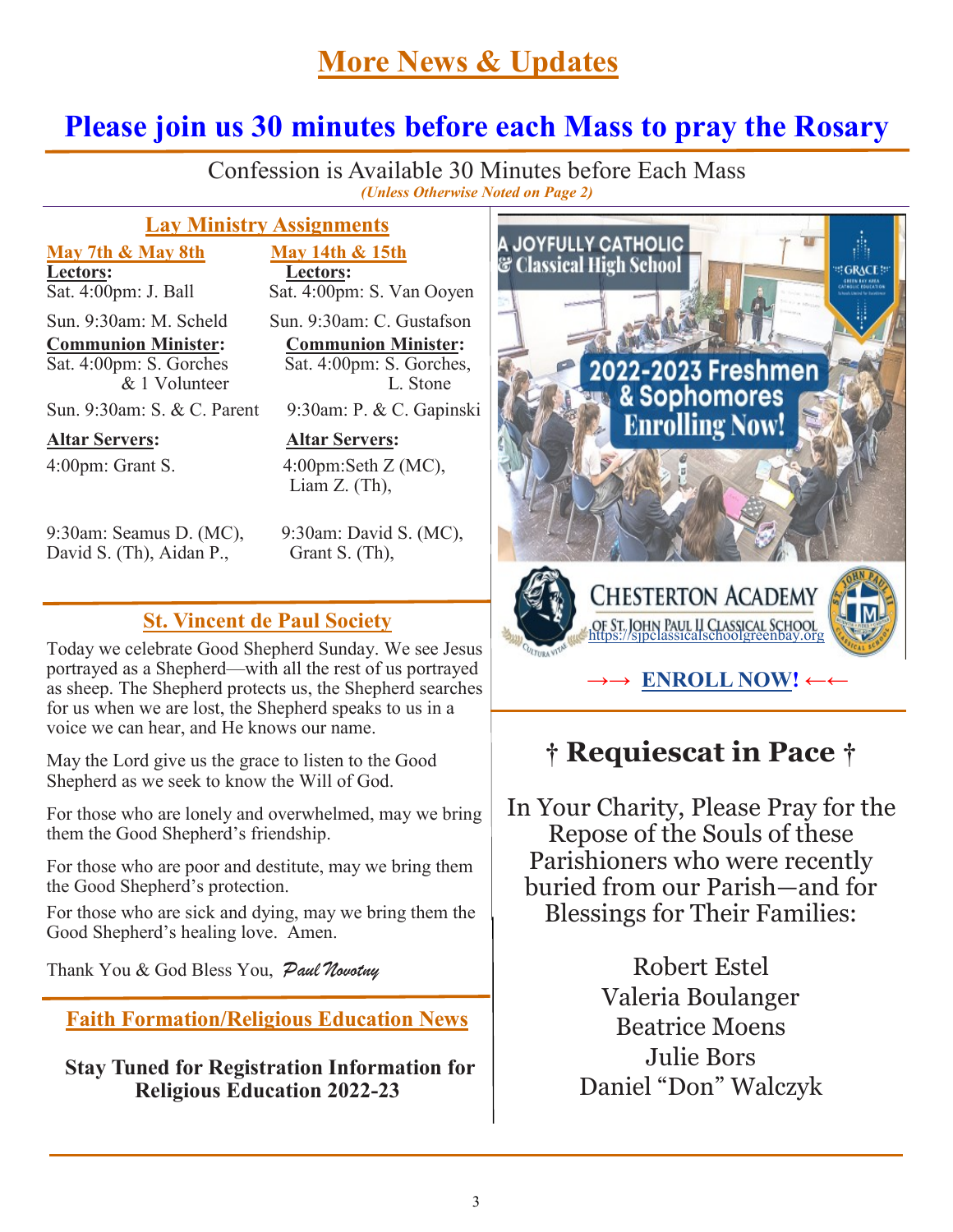

## *Dear Parish Family,*

*Bishop Ricken has asked us to focus heavily this weekend on vocations to the priesthood and religious life.* 

Our Lord, the Good Shepherd, will provide the vocations that we need for His Church. It is a fact that our Diocese is currently categorized as "unhealthy" when it comes to producing vocations to the priesthood. Given the number of parishes and Catholics in our Diocese, we should have more priests and we should be ordaining more per year. This year – and in the next two years, God-willing, we'll be ordaining one priest per year. As you can imagine, this is not nearly enough to provide for the number of Catholics in our diocese.

So, what's happening? Why are we doing so badly when it comes to producing vocations? There are many different factors as to why we are in the drought that we are in. There is not a single answer to this problem, but the only solution is prayer; a deep prayer that comes from the heart asking the Good Shepherd, our Lord Jesus Christ, to bless us with an abundance of holy vocations from within our families and children.

We have to realize that there are not enough priests for our diocese and we, as priests, have to assume our own responsibility as well. We haven't been the spiritual fathers that our families need to encourage them in their spiritual journeys.

There is tremendous room for growth in our diocese and, as a matter of fact, there are plenty of signs of hope for a better future. The more that we focus on God — and the worship of God — at every Mass, the more the Holy Spirit will bless us with holy vocations.

Divine worship in the Mass was never meant to be a focus on humanity or for the sake of entertaining those in attendance.

Divine worship has to be focused on us coming together in our need to worship the One, True, God who blesses His people by coming down from heaven to help us and feed us with His precious Body and Blood. Every Mass is meant to be an encounter with the Lord, and we must celebrate each Mass with the reverence and great dignity that it deserves.

The more we approach the Lord with our whole hearts, prepared to worship Him and bring our needs, our efforts, our sacrifices within the week, the more that the Lord will grant us our petition for more priests. There is a great need for priests and religious (brothers, sisters, nuns, monks, etc.), so the opportunity before us is a blessing to draw closer to God, and to stay focused on our Good Shepherd who will keep us in His hands. No one will be able to take us away from Him. Jesus said it and He will fulfill His promise.

Oh Good Shepherd, grant us more holy priests and religious from our parish and diocese!

**In His Most Sacred Heart, Fr. José**

**If you would like to enroll in secure online giving**, Please Visit <https://sspeterpaulgb.weshareonline.org/>

> or just click the link if you read our bulletin online.



*From Fr. José and All of Your Parish Staff!*